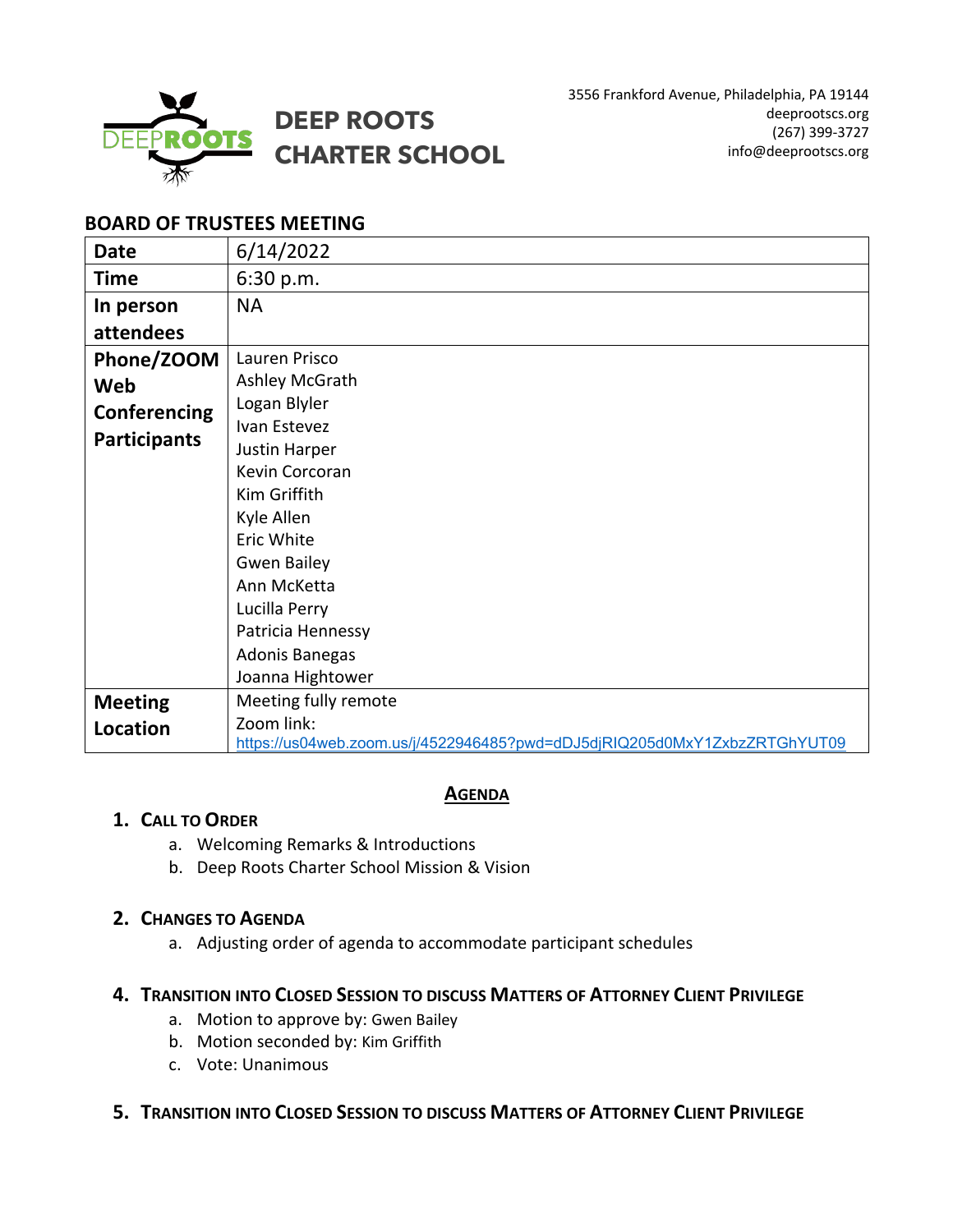## **6. TRANSITION OUT OF CLOSED SESSION**

- a. Motion to Approve by: Gwen Bailey
- b. Motion Seconded by: Kim Griffith
- c. Vote: Unanimous

## **7. OLD BUSINESS**

- a. **For Discussion & Approval:** DRCS Board approves the terms of the Special Education settlement with Student AG
	- i. Motion to approve by: Kim Griffith
	- ii. Motion seconded by: Gwen Bailey
	- iii. Vote: Unanimous
- b. **For Discussion & Approval:** DRCS Board approves the following changes to DRCS Board Membership and Board Leadership effective July 1, 2022: Appointment of the following board leadership positions: Eric White – appointment as Board Treasurer; Adonis Banegas – appointment as Board President, Gwen Bailey – appointment as Vice President; Ann McKetta – resignation from Board Secretary and the board; Justin Harper – resignation from Board President.
	- i. Motion to approve by: Kim Griffith
	- ii. Motion seconded by: Gwen Bailey
	- iii. Vote: Unanimous

## **8. APRIL 2022 & MAY 2022 MEETING MINUTES APPROVAL**

- i. Motion to approve by: Eric White
- ii. Motion seconded by: Ann McKetta
- iii. Vote: Unanimous

### **9. REPORTS**

- a. School Leader & Operations Report
	- i. Staffing Updates: 86% staffed for 22-23SY
	- ii. Transition Planning: Reviewed work being conduct with Innovageous to support with transition of CEO
	- iii. Reviewed upcoming key dates
- b. Finance Report
	- i. Long-term indicators are meeting standards, two of three short-term indicators are meeting standard with one short-term indicators progressing.
- c. Committees Report
	- i. Finance Committee—Budget has been reviewed and prepared for board approval
	- ii. Governance Committee—Looking to hold school event with board participation during week of July 25<sup>th</sup>.
	- iii. School Oversight Committee—has not met since last board meeting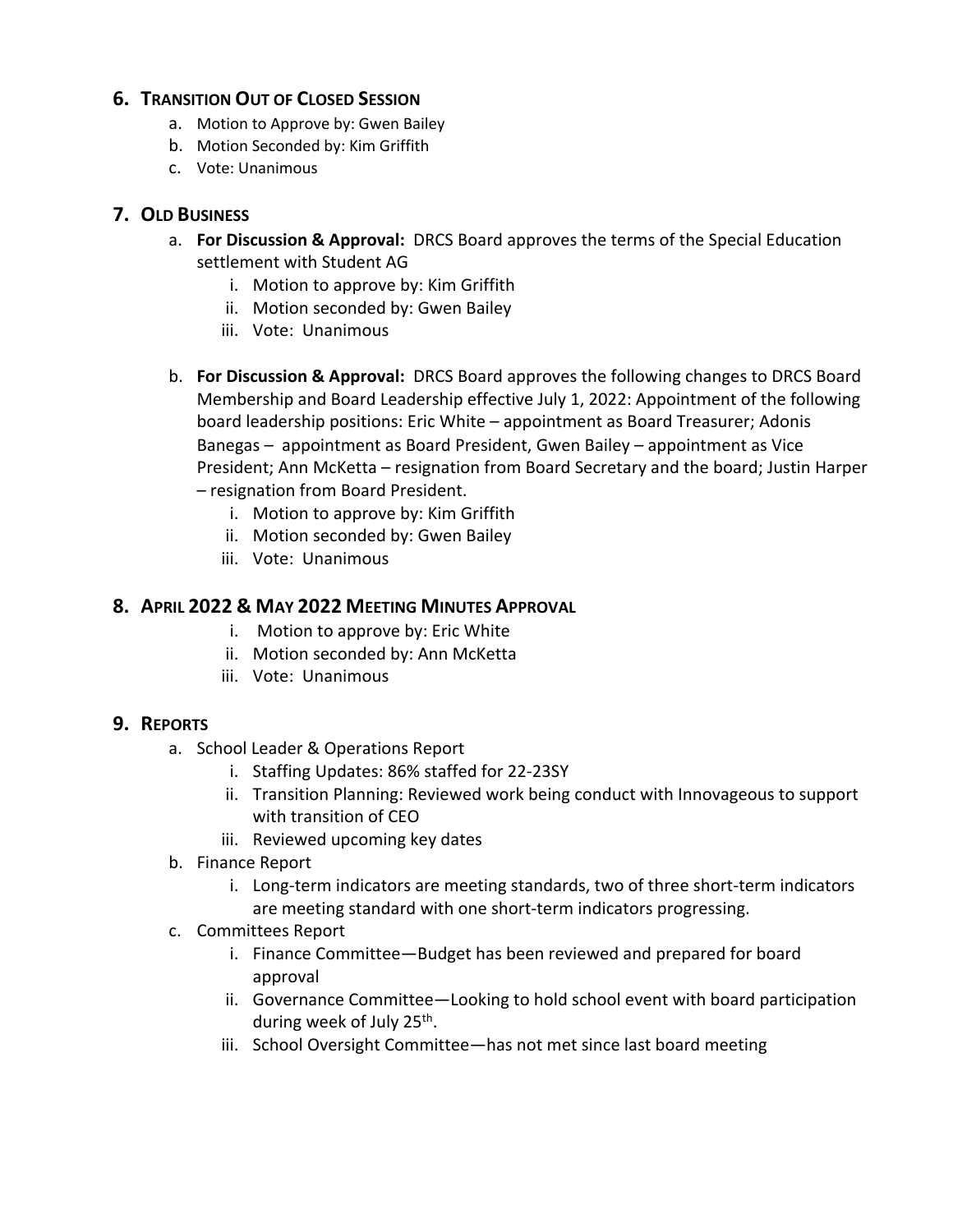### **10.RETURN TO OLD BUSINESS**

- a. **For Discussion & Approval:** DRCS Board approves the proposed SY22-23 Budget
	- i. Motion to approve by: Eric White
	- ii. Motion seconded by: Gwen Bailey
	- iii. Vote: Unanimous

## **11.NEW BUSINESS**

- a. **For Discussion and Approval:** DRCS Board accepts G.Logan Blyler's resignation as CEO effective June 30, 2022
	- i. Motion to approve by: Eric White
	- ii. Motion seconded by: Kim Griffith
	- iii. Vote: Unanimous
- b. **For Discussion and Approval:** DRCS Board approves Lucilla Perry as CEO/School Leader effective July 1, 2022.
	- i. Motion to approve by: Eric White
	- ii. Motion seconded by: Ann McKetta
	- iii. Vote: Unanimous
- c. **For Discussion and Approval:** The DRCS Charter School board approves the annual submission of rental reimbursement forms for the 2020-21 school year to the PA Department of Education once the forms become available.
	- i. Motion to approve by: Eric White
	- ii. Motion seconded by: Ann McKetta
	- iii. Vote: Unanimous
- d. **For Discussion and Approval:** The DRCS Charter School board approves renewing a contract with AJ Gallagher for school insurance during SY22-23.
	- i. Motion to approve by: Eric White
	- ii. Motion seconded by: Ann McKetta
	- iii. Vote: Unanimous
- e. **For Discussion:** Per ESSER/ARP guidelines requiring schools to regularly review and edit COVID-19 Health and Safety plans, DRCS Board approves June 2022 COVID-19 Health and Safety Plan proposed updates. The plan was last reviewed in January 2022 and should be reviewed again by December 2022. The board will vote on this in July or August.

## **12.PUBLIC COMMENT**

a. None

## **13.COMMENTS, ANNOUNCEMENTS, & OTHER BUSINESS**

a. NONE

### **14.REVIEW OF REMAINING SY21-22 BOARD MEETING DATES**